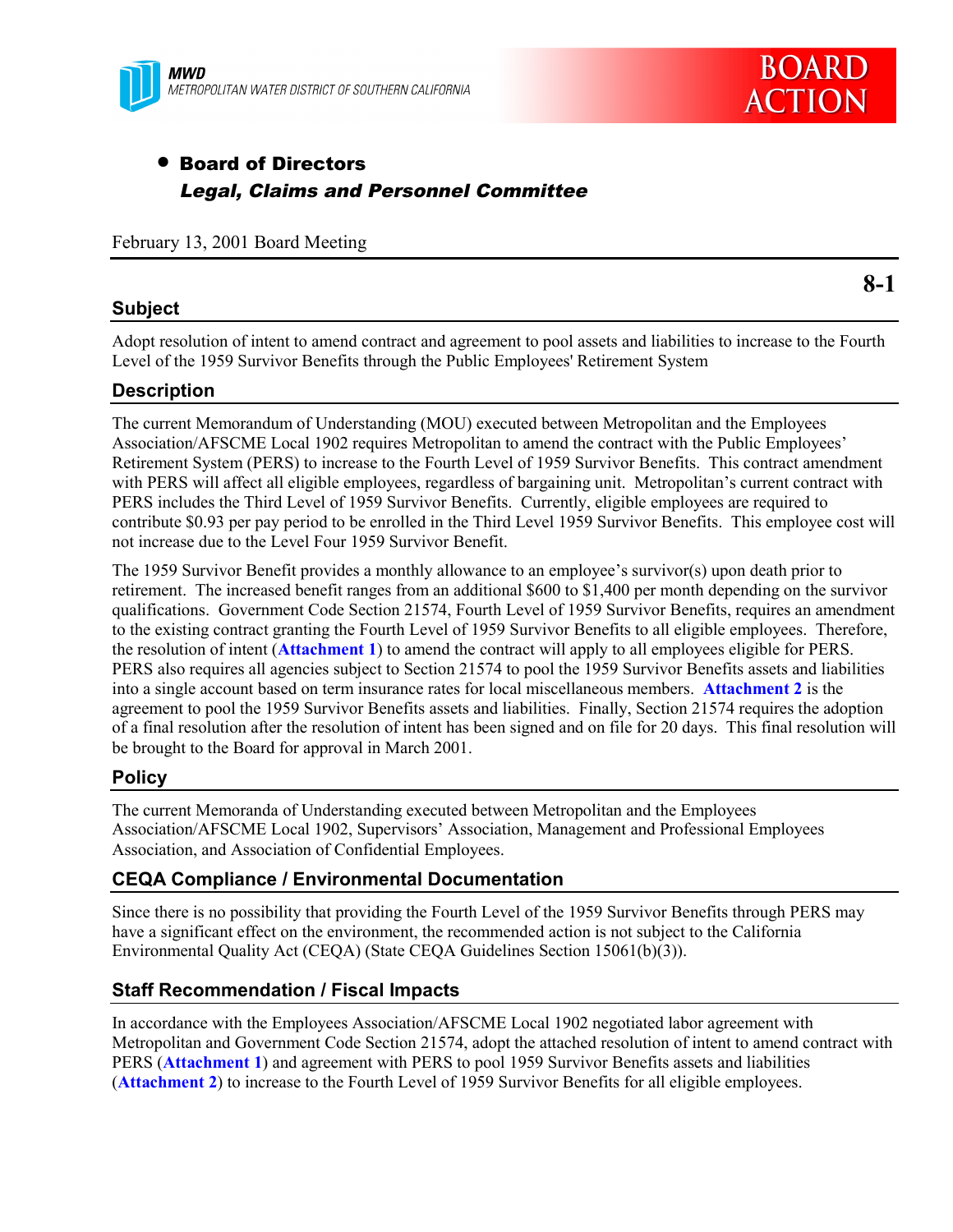**Fiscal Impact:** None in fiscal years 2000/2001 or 2001/2002. Up to a maximum of \$122,000 to be included in fiscal year 2002/2003 O&M budget, depending on the PERS employer contribution rate.

1/25/2001 *Roy L. Wolfe Date*

*Manager, Corporate Resources*

1/29/2001 su *General Manager Date*

**Attachment 1—Resolution of Intent**

**Attachment 2—Agreement to Pool Assets and Liabilities**

BLA #762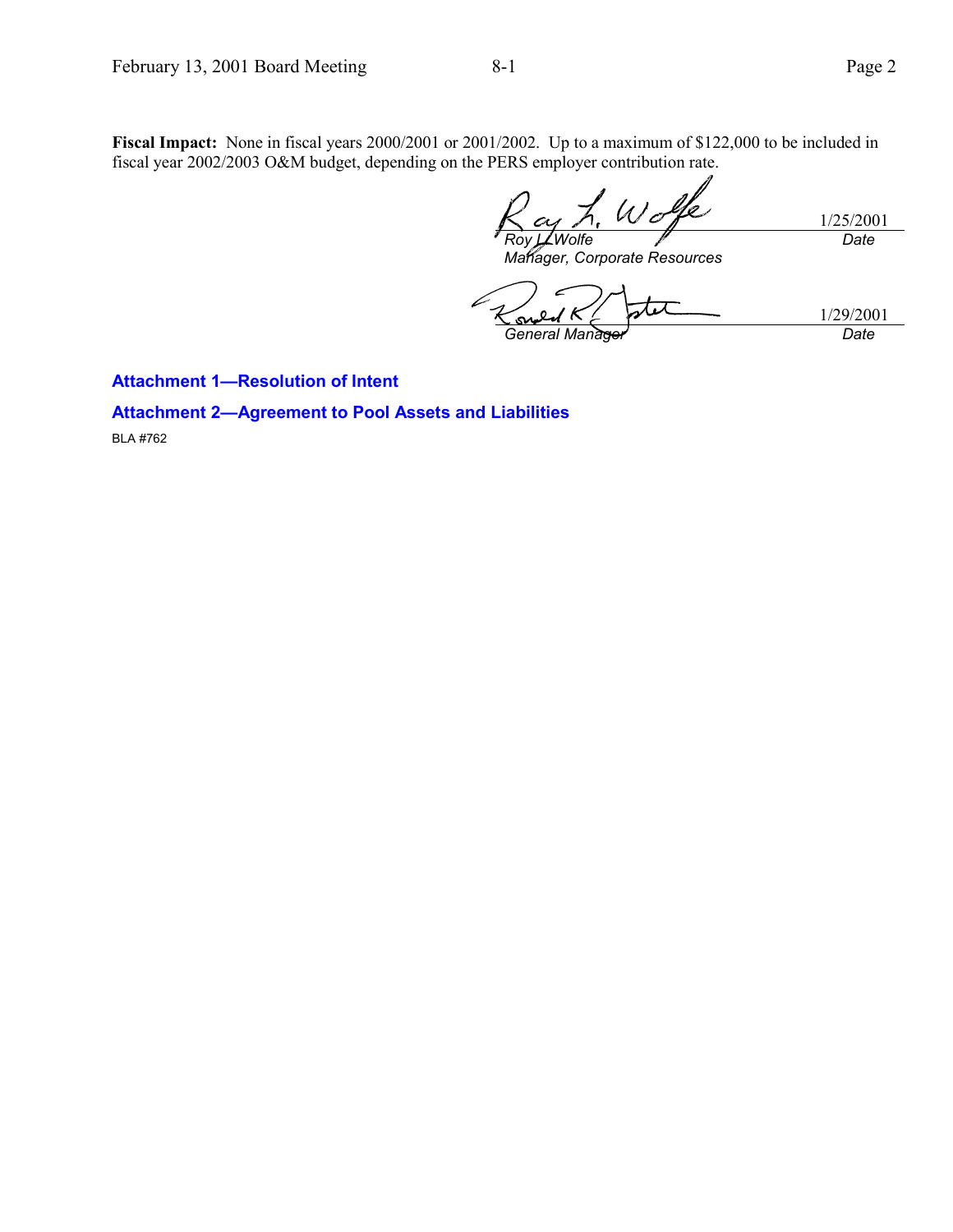# **RESOLUTION OF INTENTION TO APPROVE AN AMENDMENT TO CONTRACT BETWEEN THE**

## **BOARD OF ADMINISTRATION CALIFORNIA PUBLIC EMPLOYEES' RETIREMENT SYSTEM**

## **AND THE**

## **BOARD OF DIRECTORS METROPOLITAN WATER DISTRICT OF SOUTHERN CALIFORNIA**

- WHEREAS**,** the Public Employees' Retirement Law permits the participation of public agencies and their employees in the Public Employees' Retirement System by the execution of a contract, and sets forth the procedure by which said public agencies may elect to subject themselves and their employees to amendments to said Law; and
- WHEREAS, one of the steps in the procedures to amend this contract is the adoption by the governing body of the public agency of a resolution giving notice of its intention to approve an amendment to said contract, which resolution shall contain a summary of the change proposed in said contract; and

WHEREAS, the following is a statement of the proposed change:

To provide Section 21574 (Fourth Level of 1959 Survivor Benefits) for local miscellaneous members.

NOW, THEREFORE, BE IT RESOLVED that the governing body of the above agency does hereby give notice of intention to approve an amendment to the contract between said public agency and the Board of Administration of the Public Employees' Retirement System, a copy of said amendment being attached hereto, as an "Exhibit" and by this reference made a part hereof.

By:\_\_\_\_\_\_\_\_\_\_\_\_\_\_\_\_\_\_\_\_\_\_\_\_\_\_\_\_\_\_\_\_\_\_

Presiding Officer

 $\mathcal{L}=\frac{1}{2}$  , where  $\mathcal{L}=\frac{1}{2}$  , where  $\mathcal{L}=\frac{1}{2}$  , where  $\mathcal{L}=\frac{1}{2}$ **Title** 

Date adopted and approved (Amendment) CON-302 (Rev. 4//96)

 $\mathcal{L}=\{1,2,3,4,5\}$